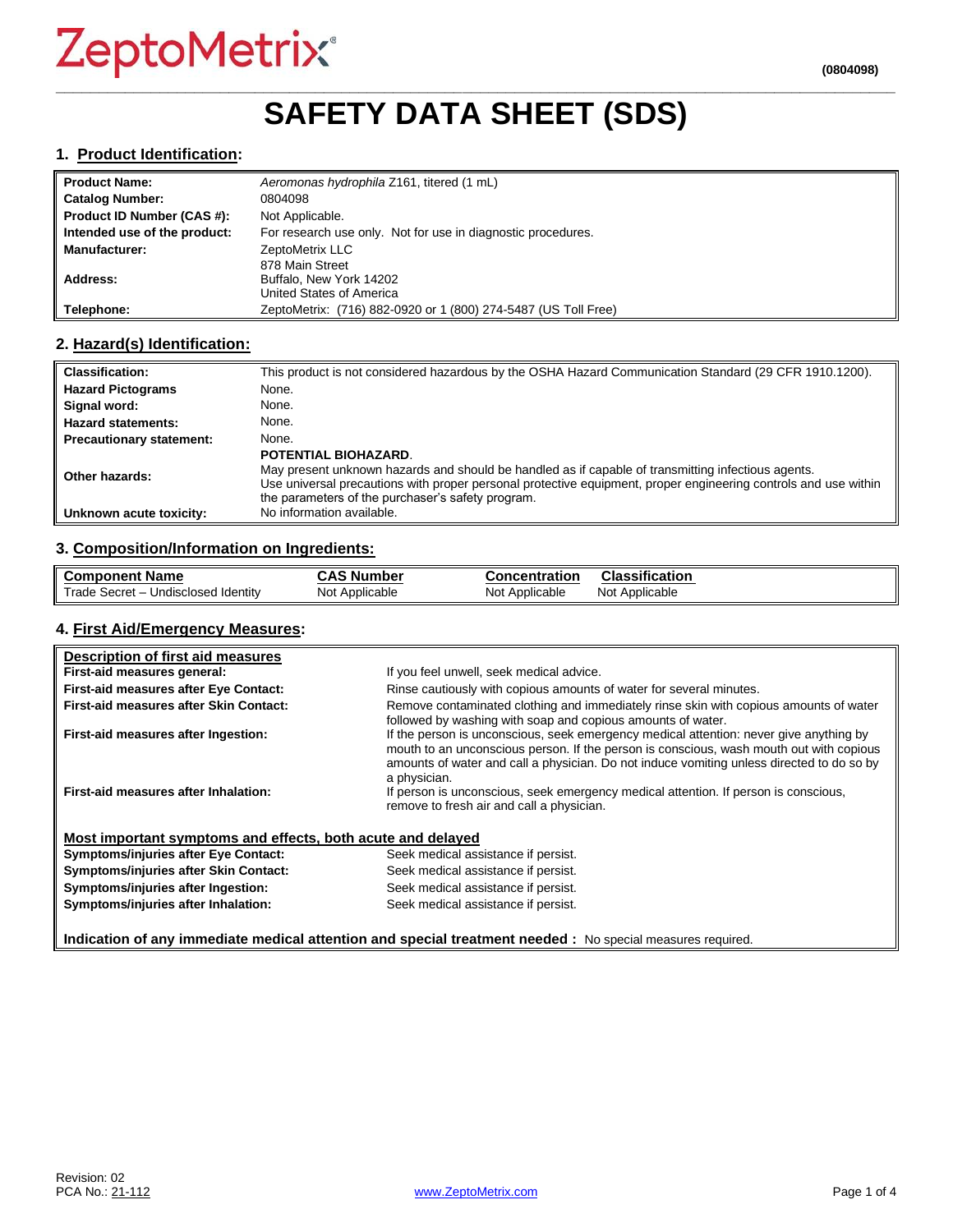# **5. Fire and Explosion Measures:**

| <b>Extinguishing Media</b><br>Suitable extinguishing media:<br>Unsuitable extinguishing media: | Use an extinguishing agent suitable for the surrounding area.<br>Use an extinguishing agent suitable for the surrounding area.             |
|------------------------------------------------------------------------------------------------|--------------------------------------------------------------------------------------------------------------------------------------------|
| Special hazards arising from the substance or mixture                                          |                                                                                                                                            |
| Fire hazard:                                                                                   | No known hazards.                                                                                                                          |
| <b>Explosion hazard:</b>                                                                       | No known hazards.                                                                                                                          |
| <b>Reactivity:</b>                                                                             | No known hazards.                                                                                                                          |
| <b>Advice for firefighters</b>                                                                 |                                                                                                                                            |
| <b>Firefighting instructions:</b>                                                              | Exercise caution when fighting a fire.                                                                                                     |
| Protection during firefighting:                                                                | Firefighters should wear protective gear. Do not enter fire area without proper protective<br>equipment, including respiratory protection. |

**\_\_\_\_\_\_\_\_\_\_\_\_\_\_\_\_\_\_\_\_\_\_\_\_\_\_\_\_\_\_\_\_\_\_\_\_\_\_\_\_\_\_\_\_\_\_\_\_\_\_\_\_\_\_\_\_\_\_\_\_\_\_\_\_\_\_\_\_\_\_\_\_\_\_\_\_\_\_\_\_\_\_\_\_\_\_\_\_\_\_\_\_\_\_\_\_\_**

# **6. Accidental Release Measures:**

| Personal precautions, protective equipment and emergency procedures |                                                                                  |  |
|---------------------------------------------------------------------|----------------------------------------------------------------------------------|--|
| <b>General measures:</b>                                            | Use appropriate personal protective equipment (PPE) and appropriate laboratory   |  |
|                                                                     | procedures.                                                                      |  |
|                                                                     |                                                                                  |  |
| For non-emergency personnel                                         |                                                                                  |  |
| <b>Protective equipment:</b>                                        | Use appropriate personal protective equipment (PPE).                             |  |
| <b>Emergency procedures:</b>                                        | Use appropriate emergency laboratory procedures.                                 |  |
|                                                                     |                                                                                  |  |
| For emergency responders                                            |                                                                                  |  |
| <b>Protective equipment:</b>                                        | Use appropriate personal protective equipment (PPE).                             |  |
|                                                                     |                                                                                  |  |
| <b>Emergency procedures:</b>                                        | Use appropriate emergency procedures.                                            |  |
|                                                                     |                                                                                  |  |
| Methods and material for containment and cleaning up                |                                                                                  |  |
| For containment:                                                    | Contain material in accordance to State and Federal regulations.                 |  |
| Methods for cleaning up:                                            | Follow and dispose of material in accordance to State and Federal waste disposal |  |
|                                                                     | regulations.                                                                     |  |

# **7. Handling and Storage:**

| Precautions for safe handling: | Handle in accordance with all <b>Biosafety Level 2</b> procedures. Please reference the 5 <sup>th</sup><br>edition of Biosafety in Microbiological and Biomedical Laboratories (BMBL) for a detailed<br>discussion on biological safety<br>(http://www.cdc.gov/biosafety/publications/bmbl5/index.htm). |
|--------------------------------|---------------------------------------------------------------------------------------------------------------------------------------------------------------------------------------------------------------------------------------------------------------------------------------------------------|
| <b>Storage conditions:</b>     | Keep container closed when not in use. Do not store in a frost-free freezer.                                                                                                                                                                                                                            |
| Incompatible products:         | No Data Available.                                                                                                                                                                                                                                                                                      |
| Incompatible materials:        | No Data Available.                                                                                                                                                                                                                                                                                      |
| Storage:                       | Recommended storage temperature -65°C or below.                                                                                                                                                                                                                                                         |

# **8. Exposure Controls and Personal Protection:**

| Appropriate engineering controls:     | Use universal precautions. Product may present unknown biohazard.                        |
|---------------------------------------|------------------------------------------------------------------------------------------|
| <b>Personal Protective Equipment:</b> | Use laboratory coat, protective gloves, safety glasses and suitable protective clothing. |
| Pictograms:                           |                                                                                          |
| <b>Eye/Face protection:</b>           | Wear in accordance with good laboratory practices and safety procedures.                 |
| Skin and body protection:             | Wear in accordance with good laboratory practices and safety procedures.                 |
| <b>Respiratory protection:</b>        | Wear in accordance with good laboratory practices and safety procedures.                 |
| Hand protection:                      | Wear in accordance with good laboratory practices and safety procedures.                 |
| <b>Mechanical protection:</b>         | Wear in accordance with good laboratory practices and safety procedures.                 |
| Special work practices:               | Follow purchaser's safety program.                                                       |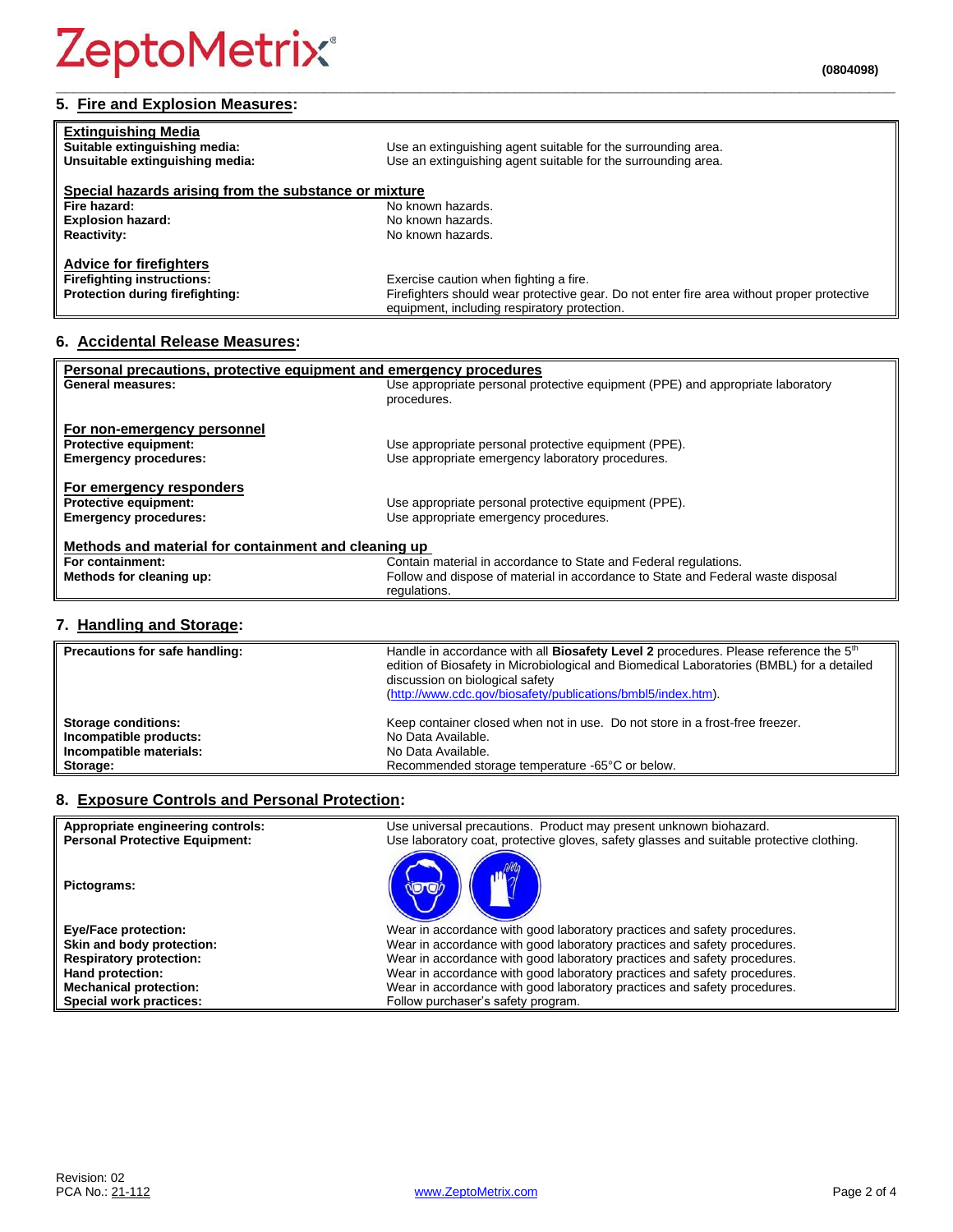#### **\_\_\_\_\_\_\_\_\_\_\_\_\_\_\_\_\_\_\_\_\_\_\_\_\_\_\_\_\_\_\_\_\_\_\_\_\_\_\_\_\_\_\_\_\_\_\_\_\_\_\_\_\_\_\_\_\_\_\_\_\_\_\_\_\_\_\_\_\_\_\_\_\_\_\_\_\_\_\_\_\_\_\_\_\_\_\_\_\_\_\_\_\_\_\_\_\_ 9. Physical and Chemical Properties:**

| (0804098) |
|-----------|
|           |

| <b>Physical State:</b>                        | Liquid at room temperature.        |
|-----------------------------------------------|------------------------------------|
| Appearance/color:                             | Cloudy to clear                    |
| Odor:                                         | No Data Available.                 |
| Odor threshold:                               | No Data Available.                 |
| pH:                                           | No Data Available.                 |
| Melting point/freezing point:                 | No Data Available.                 |
| <b>Boiling point:</b>                         | No Data Available.                 |
| Flash point:                                  | No Data Available.                 |
| <b>Evaporation rate:</b>                      | No Data Available.                 |
| Flammability:                                 | No Data Available.                 |
| Upper/lower flammability or explosive limits: | No Data Available.                 |
| Vapor pressure:                               | No Data Available.                 |
| Vapor density:                                | No Data Available.                 |
| <b>Relative density:</b>                      | No Data Available.                 |
| Solubility(ies):                              | No Data Available.                 |
| <b>Partition coefficient:</b>                 | No Data Available.                 |
| Auto-ignition temperature:                    | No Data Available.                 |
| <b>Decomposition temperature:</b>             | No Data Available.                 |
| Viscosity:                                    | No Data Available.                 |
| Other information:                            | May settle. Mix gently before use. |

### **10. Stability and Reactivity:**

| <b>Reactivity:</b>                  | No Data Available.                                                                  |
|-------------------------------------|-------------------------------------------------------------------------------------|
| <b>Chemical stability:</b>          | The product is stable.                                                              |
| Possibility of hazardous reactions: | Under normal conditions of storage and use, hazardous reactions will not occur.     |
| <b>Conditions to avoid:</b>         | No Data Available.                                                                  |
| Incompatible materials:             | No Data Available.                                                                  |
| Hazardous decomposition products:   | Under normal conditions of storage and use, hazardous decomposition products should |
|                                     | not be produced.                                                                    |

### **11. Toxicological Information:**

| <b>Skin corrosion/irritation:</b>                   | No Data Available. |
|-----------------------------------------------------|--------------------|
| Eye damage/irritation:                              | No Data Available. |
| <b>Respiratory damage/irritation:</b>               | No Data Available. |
| Ingestion damage/irritation:                        | No Data Available. |
| Specific target organ toxicity (single exposure):   | No Data Available. |
| Specific target organ toxicity (repeated exposure): | No Data Available. |
| <b>Numerical measure of toxicity:</b>               | No Data Available. |
| Symptoms/injuries after skin contact:               | No Data Available. |
| Symptoms/injuries after eye contact:                | No Data Available. |
| Symptoms/injuries after inhalation:                 | No Data Available. |
| Symptoms/injuries after ingestion:                  | No Data Available. |

### **12. Ecological Information:**

| Ecotoxicity:                   | No Data Available. |
|--------------------------------|--------------------|
| Persistence and degradability: | No Data Available. |
| Bioaccumulative potential:     | No Data Available. |
| <b>Mobility in soil:</b>       | No Data Available. |
| Other adverse effects:         | No Data Available. |

# **13. Disposal Information:**

| ML<br>$-1$<br>dispo:<br>.me<br>aations<br>ман | -<br>State<br>Dispose<br>יהמה'<br>nnd<br>waste<br>-adara<br>. accordance<br>.<br>regulations.<br>ır<br>יי<br>າosal<br>naterial<br>الصال.<br>uispos<br>.UL.<br>cuci.<br>anu |
|-----------------------------------------------|----------------------------------------------------------------------------------------------------------------------------------------------------------------------------|
|                                               |                                                                                                                                                                            |

# **14. Transport Information:**

| UN number                                                            | UN3373                                    |
|----------------------------------------------------------------------|-------------------------------------------|
| UN proper shipping name                                              | Biological Substance, Category B.         |
| <b>Hazard Class</b>                                                  | 6.2                                       |
| Packing group                                                        | None.                                     |
| <b>Environmental hazards</b>                                         | No data available.                        |
| <b>Transport in bulk</b><br>(According to MARPOL 73/78 and IBC Code) | Packing Instruction: P650                 |
| <b>Special precautions</b>                                           | May require Biosafety Level 2 Laboratory. |